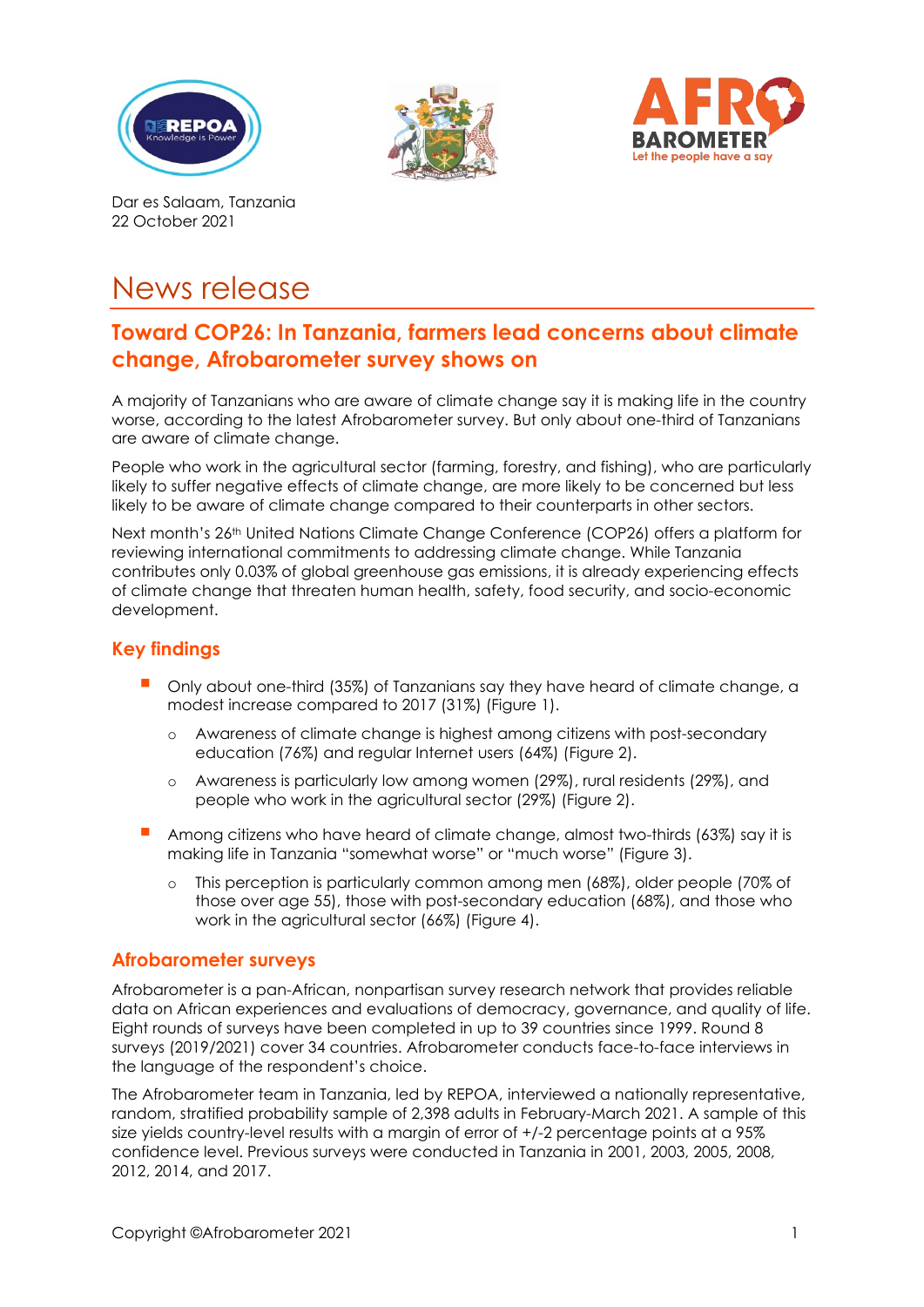

### **Figures**



![](_page_1_Figure_3.jpeg)

![](_page_1_Figure_4.jpeg)

![](_page_1_Figure_5.jpeg)

*Respondents were asked: Have you heard about climate change, or haven't you had the chance to hear about this yet? (% "yes")*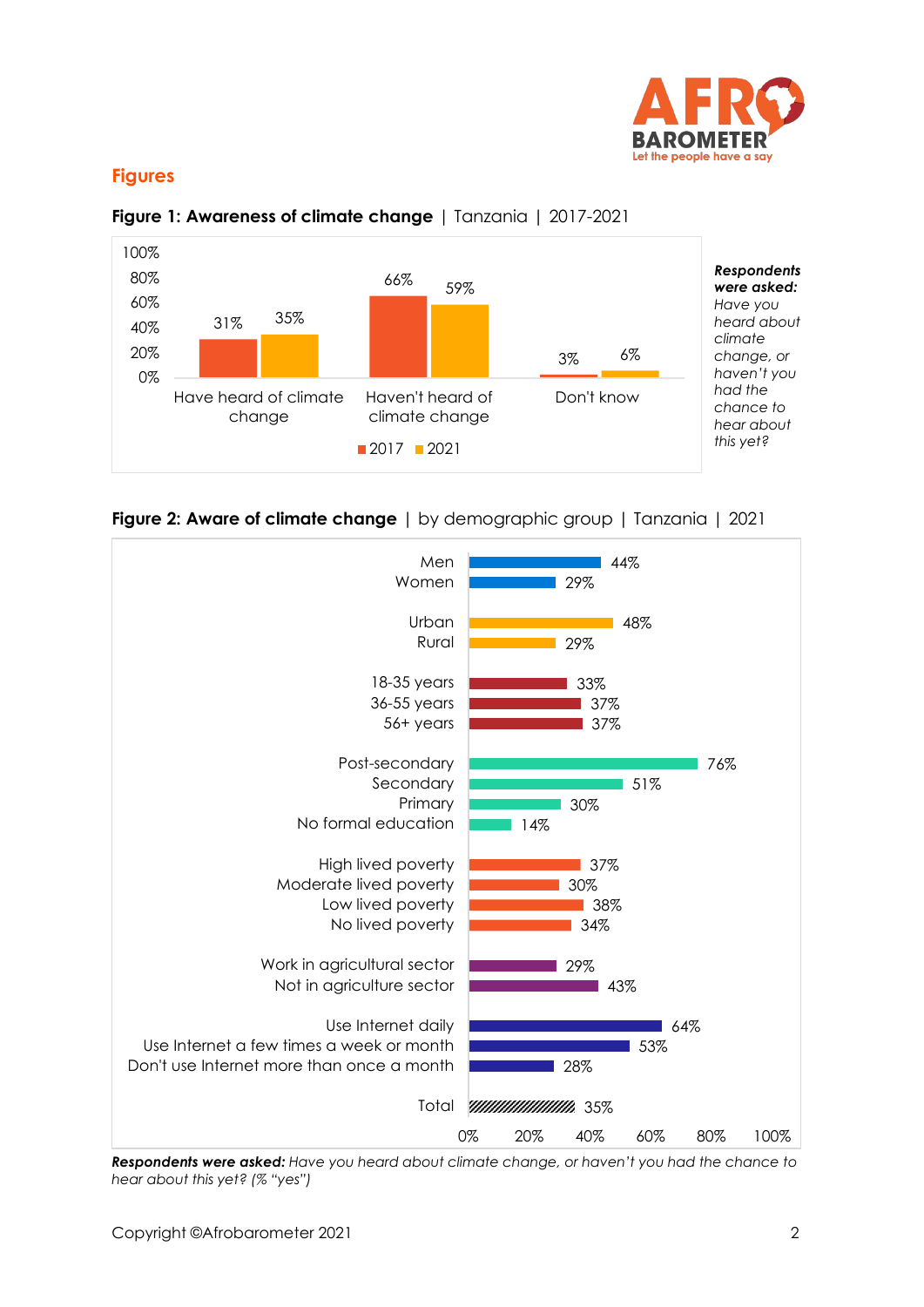![](_page_2_Picture_0.jpeg)

![](_page_2_Figure_1.jpeg)

#### **Figure 3: Impact of climate change | Tanzania | 2021**

*Respondents were asked: Do you think climate change is making life in Tanzania better or worse, or haven't you heard enough to say? (Note: The question was only posed to respondents who say they have heard of climate change)*

![](_page_2_Figure_4.jpeg)

![](_page_2_Figure_5.jpeg)

*Respondents were asked: Do you think climate change is making life in Tanzania better or worse, or haven't you heard enough to say? (Note: The question was only posed to respondents who say they have heard of climate change)*